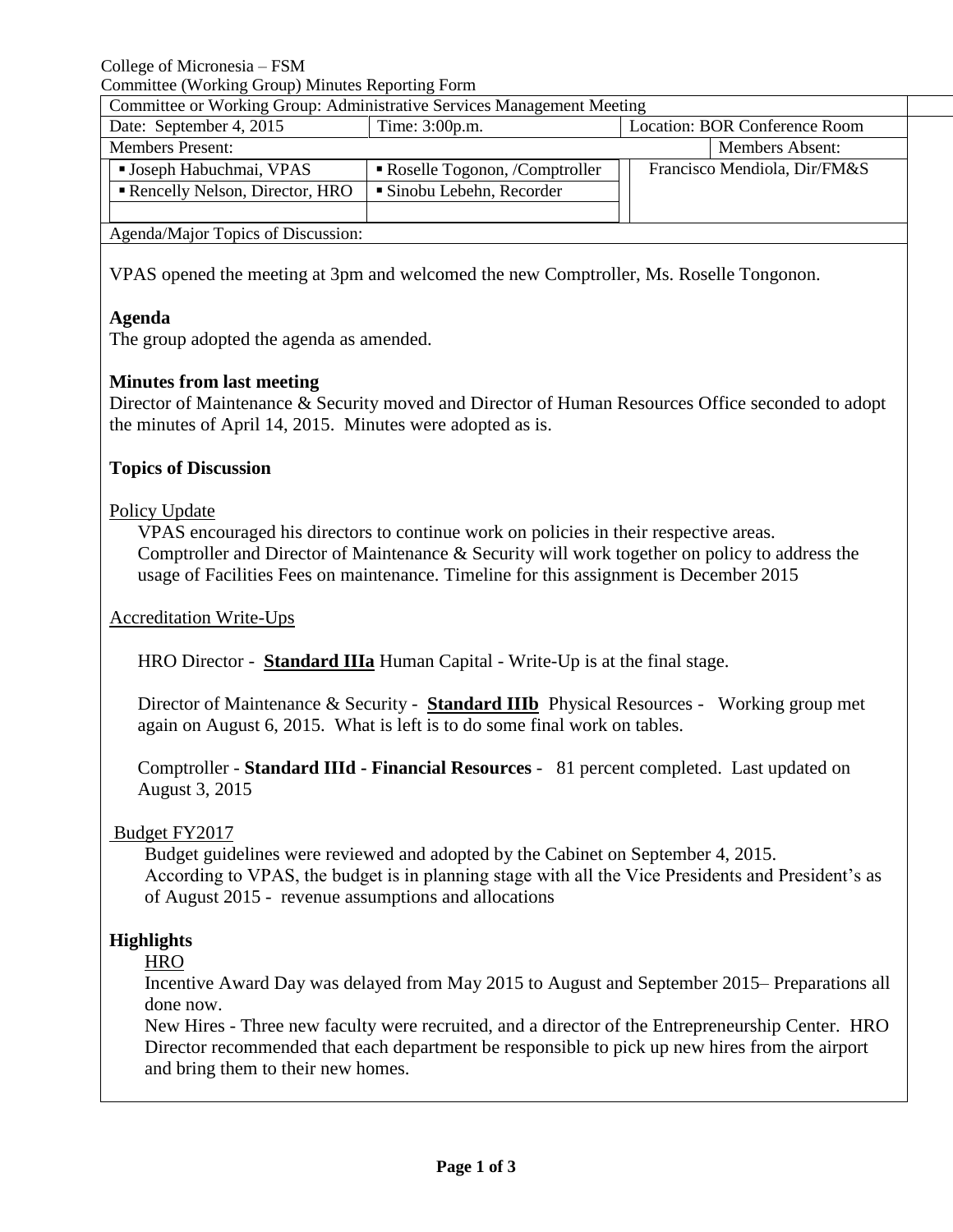Business Office (Comptroller)

FY2014 books not yet closed - awaiting adjusting entries. Set timeline to closed the books in December 2016 Bank Reconciliation – requested banks to provide statements in excel format. Comptroller will establish cross-training among staff: Accounts Receivables – Twyla Poll and Doman Daoas

Payroll – Arleen Yamaguchi and Cindy Y

Maintenance & Security (Director)

Maintenance and preventative mostly done (cleaning and landscaping/maintenance of buildings)

Next Meeting First Thursday of every month.

Meeting adjourned at 5:00p.m.